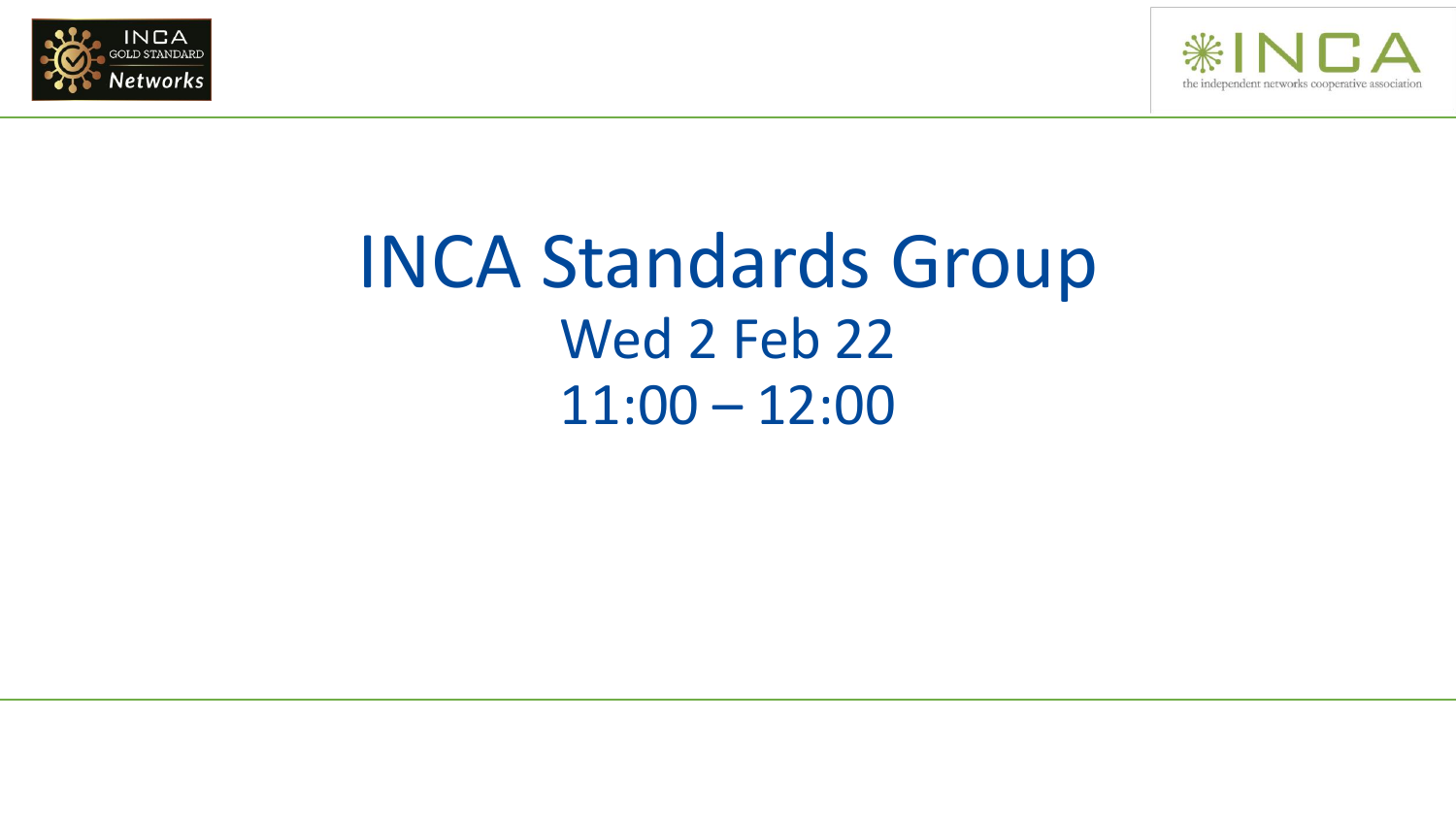





| <b>Time</b> | <b>Item</b>                          | <b>Who</b>     |
|-------------|--------------------------------------|----------------|
| 11:00       | Intro & welcome to new Chair         | <b>Malcolm</b> |
|             | Update on INCA / Ofcom bilateral     | Max, Malcolm   |
|             | <b>Feedback from altnets</b>         |                |
|             | Government regulator letter          |                |
|             | <b>INCA Draft Position Statement</b> | <b>Max</b>     |
|             | Stance for next Ofcom WG 8 Feb       |                |
| 11:55       | <b>AOB</b>                           |                |
| 11:55       | DONZ dependent on Ofcom WG schedule  |                |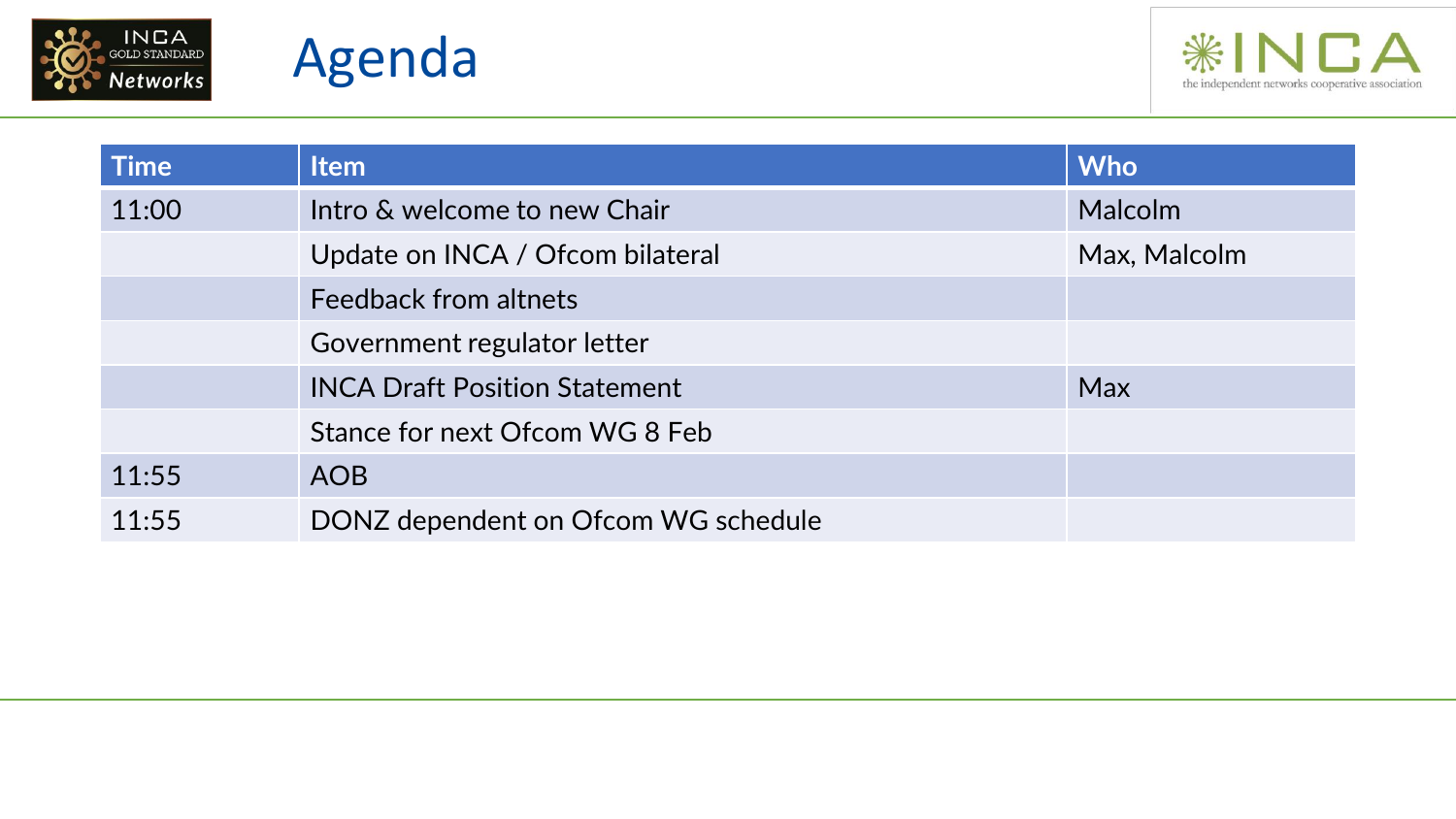



• Feedback from INCA / Ofcom bilateral 15 Dec 22

• Feedback from altnets

Update

- CityFibre
- Community Fibre
- Glide
- Hyperoptic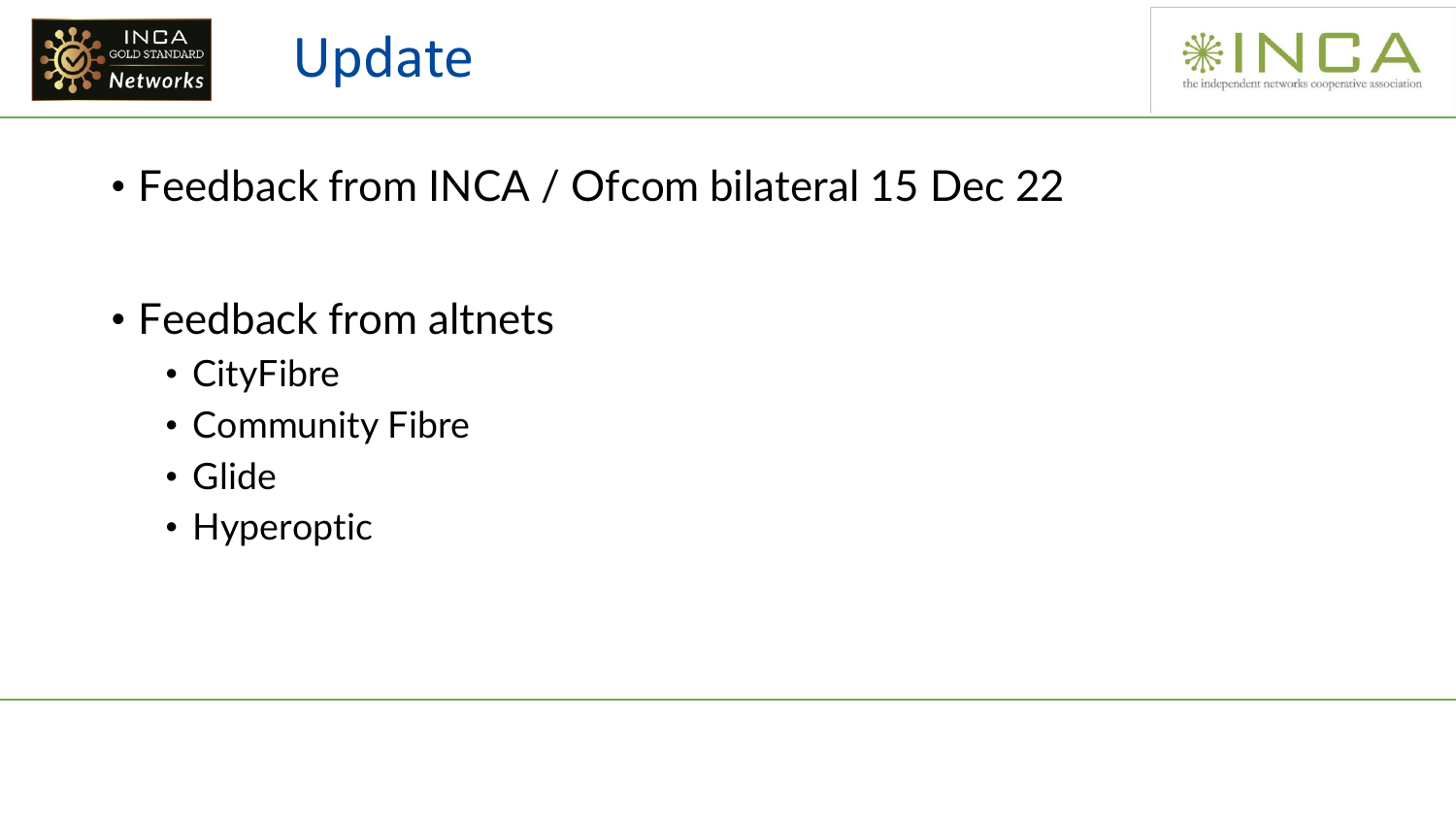



- BEIS 31 Jan 22
- [Strategic priorities and cross-sectoral opportunities for the](https://www.gov.uk/government/speeches/strategic-priorities-and-cross-sectoral-opportunities-for-the-utilities-sectors-open-letter-to-regulators)  utilities sectors: open letter to regulators - GOV.UK (www.gov.uk)
- "In relation to costs and service provision, we expect regulators to ensure the provision of transparent information for consumers to boost engagement, shape understanding and enable informed choices."
- Involves CMA (maybe we should approach them on competition in general?)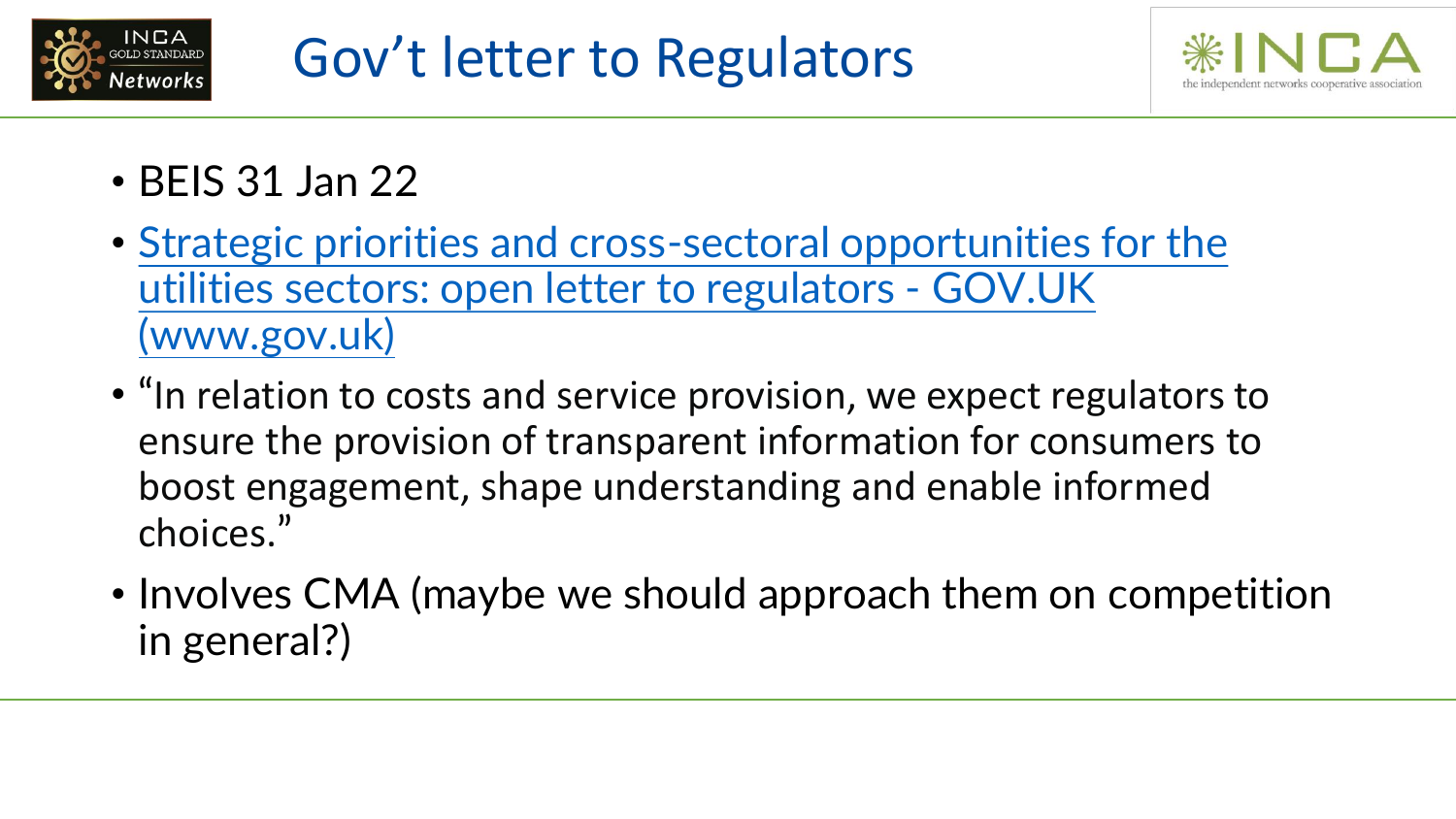



## Max

- Starting point FTTP / FTTC / HFC / FWA as per GS
- Cross-referenced with Connected Nations
- Clarity in consumer comms not aided by Tiers
- Complexity / accreditation / policing (cf [EST\)](https://energysavingtrust.org.uk/)
- Label / protect the tech description
- Label gigabit-capable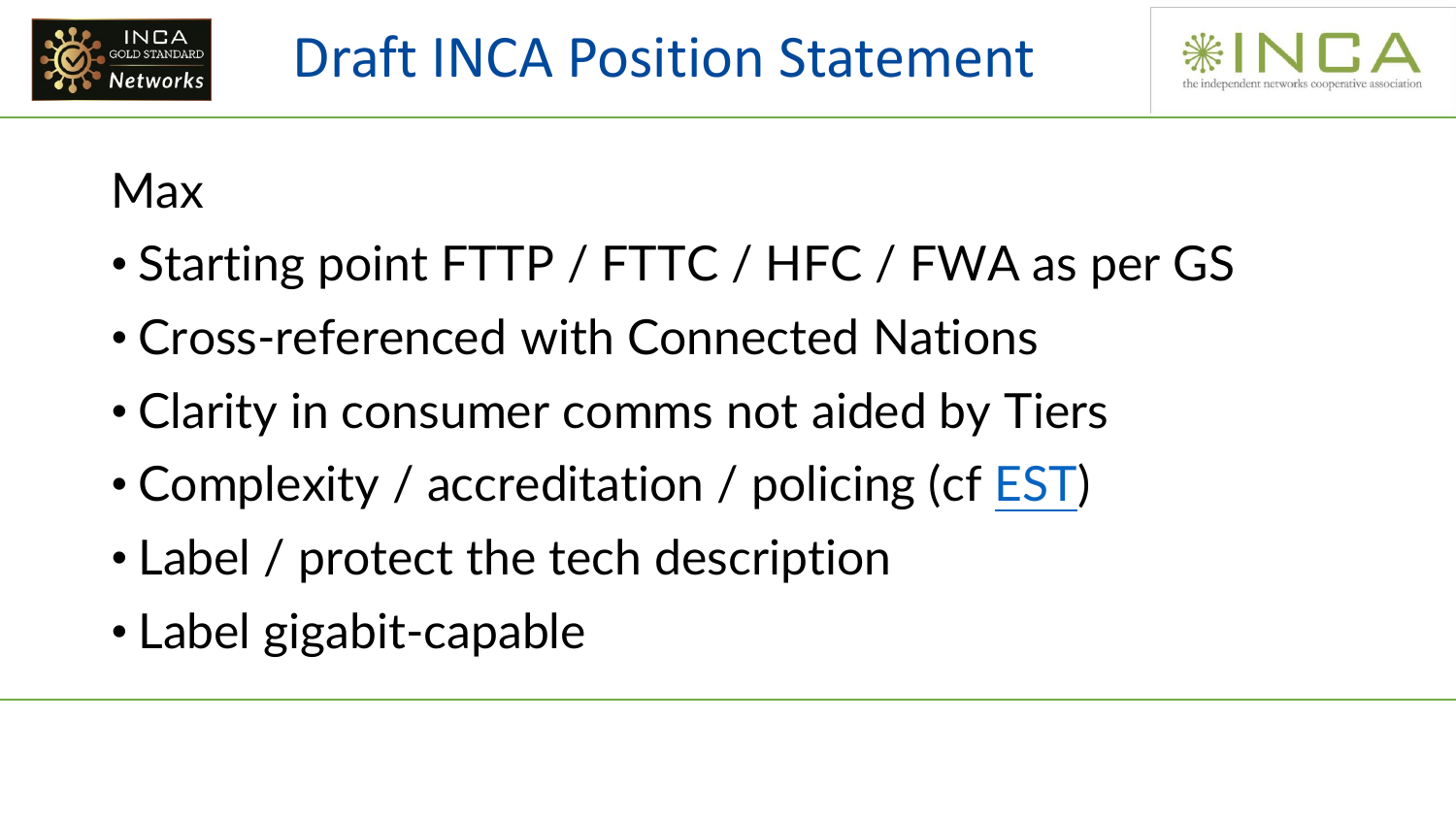



- Full-fibre / full fibre
- 5G
- Gigabit-capable
- Gigabit speeds
- Upgraded cable (those that are gigabitcapable)
- DOCSIS
- Superfast
- Copper (ADSL)
- Fibre to the cabinet (FTTC)
- Hybrid fibre coaxial cable (HFC)
- Full fibre or "fibre to the premises" (FTTP)
- Fixed Wireless Access (FWA)
- Fixed Wireless Access via Wireless ISPs (WISPs)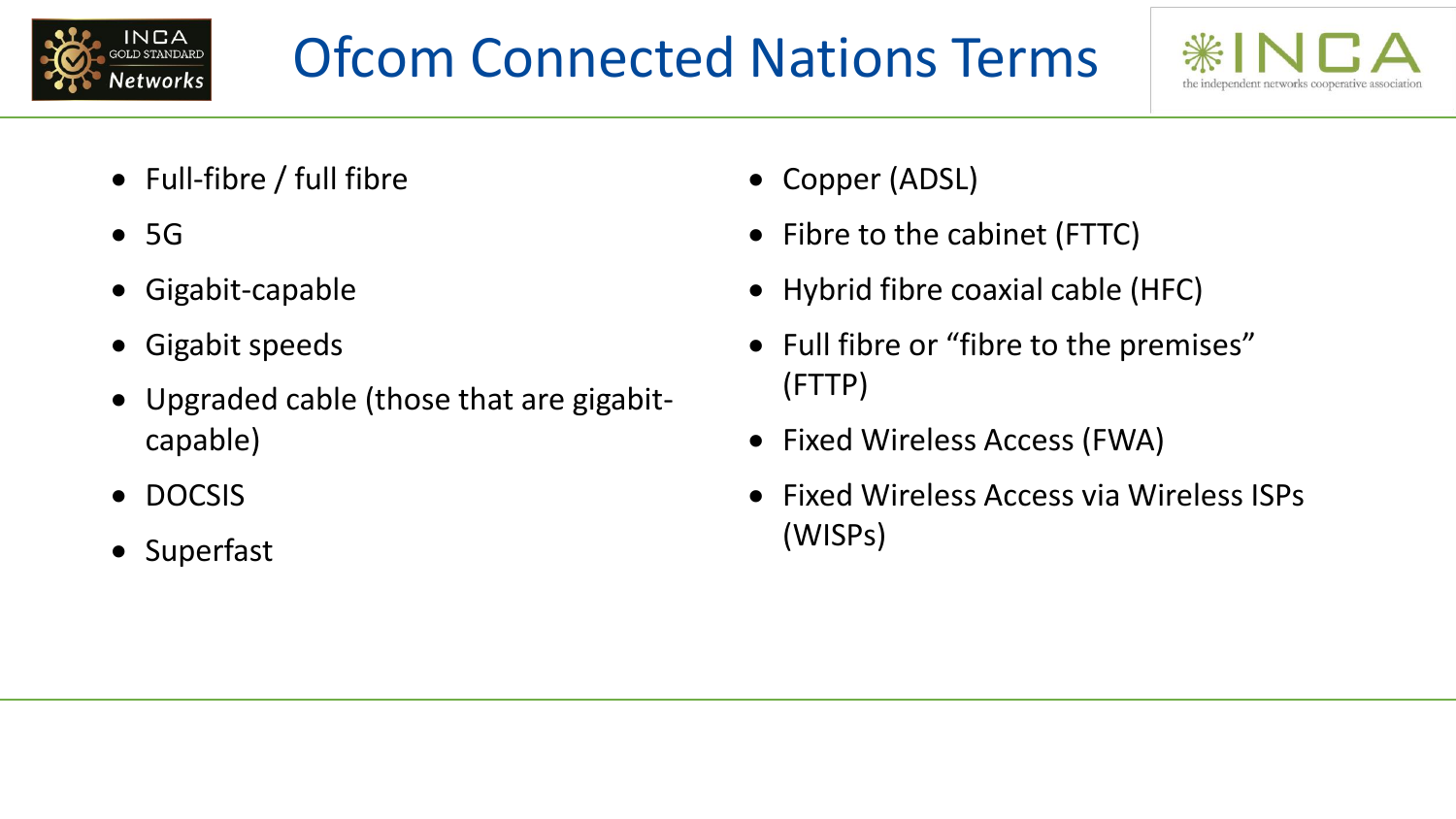



## Ofcom WG mainly P&R

Use cases intended to communicate benefits of different connections (Tiers or Tech) to consumers to give them a reason to upgrade / adopt Gigabit-capable connections (the policy goal).

• There are already Use cases in Connected Nations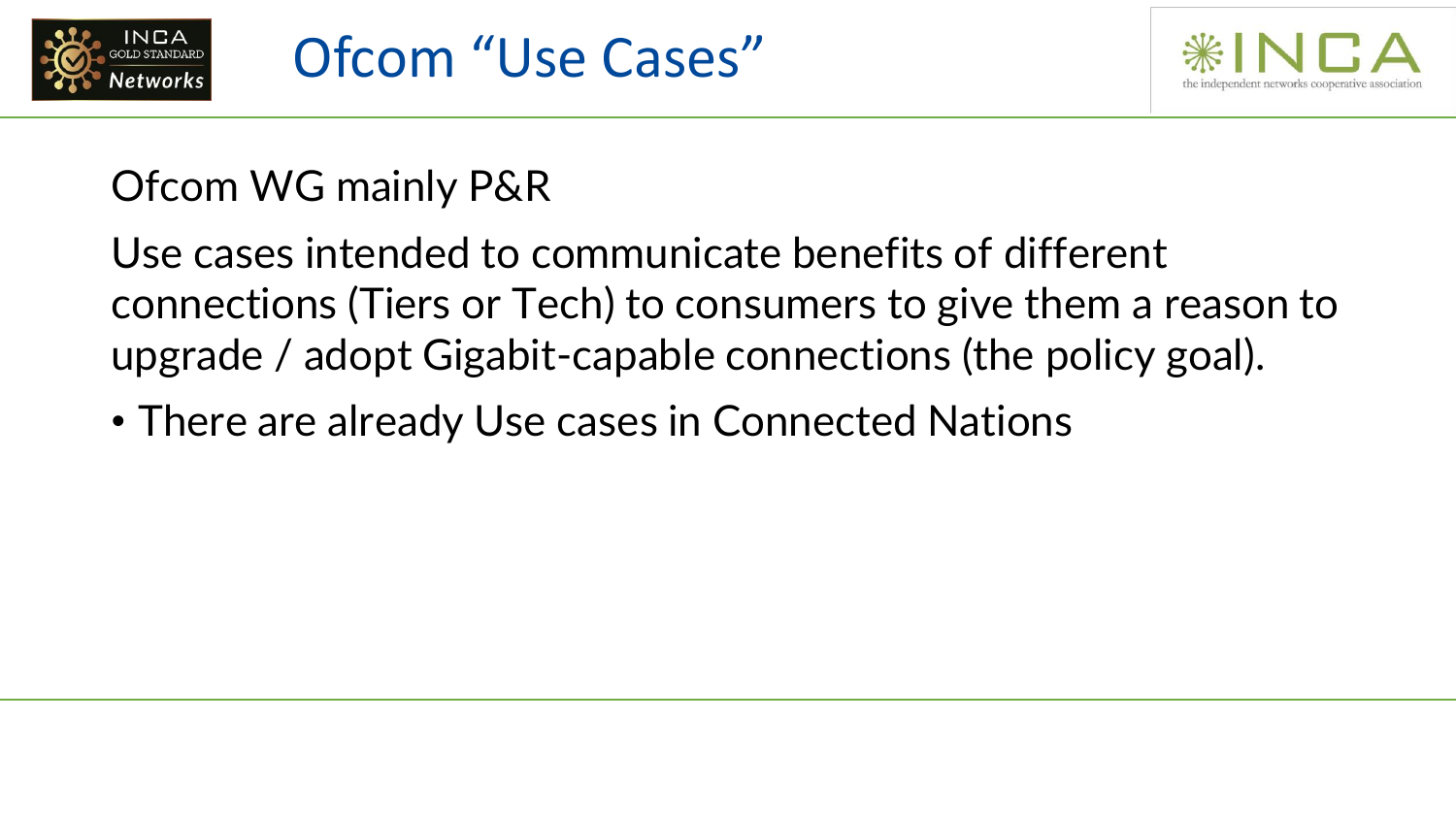



| <b>Type</b>      | <b>Speed</b>                    | Use cases                                                                   | <b>Fixed broadband</b><br>technologies that can<br>provide this service |
|------------------|---------------------------------|-----------------------------------------------------------------------------|-------------------------------------------------------------------------|
| <b>Decent</b>    | 10 Mbit/s down<br>/ 1 Mbit/s up | Video e.g. Zoom<br>1 hour HD TV (1GB in 15<br>min)                          | Copper (ADSL)<br>FTTC (VDSL)<br><b>HFC Cable</b><br><b>Full Fibre</b>   |
| <b>Superfast</b> | At least 30<br>Mbit/s down      | 1 4K/UHD stream<br>1 hour HD TV in under 4.5<br>min                         | FTTC (VDSL)<br><b>HFC Cable</b><br><b>Full Fibre</b>                    |
| <b>Gigabit</b>   | 1 Gbit/s and<br>above down      | 4K film (100GB) in under 15<br>min<br>greater reliability<br>future proofed | HFC Cable (DOCSIS3.1 and<br>above)<br><b>Full Fibre</b>                 |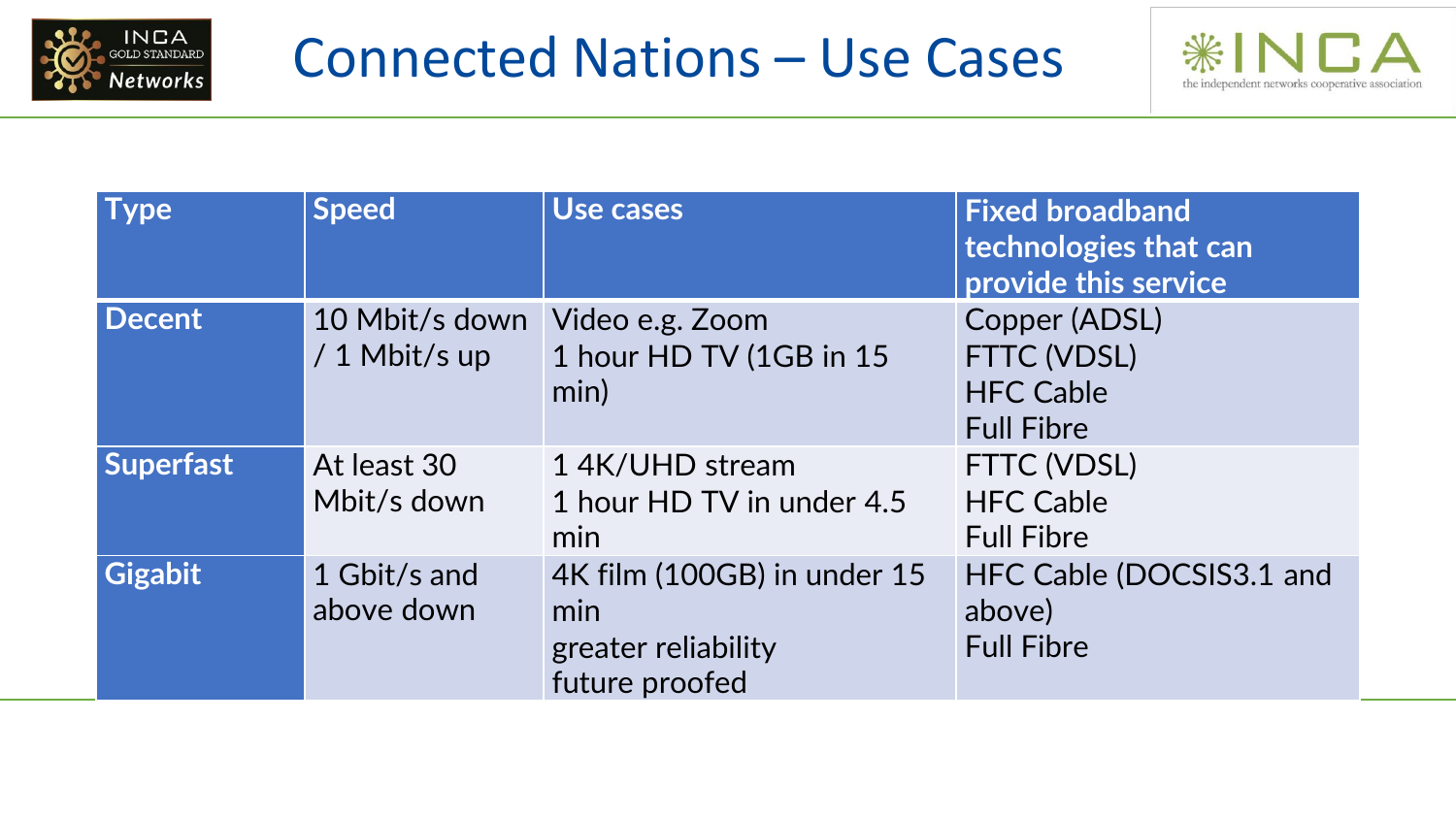



- Currently
	- pro-technology differentiation: FTTP / FTTC / HFC / FWA
	- anti-Tiers
	- Gigabit Tick
- Discuss

• Next Ofcom WG 11am 8<sup>th</sup> Feb